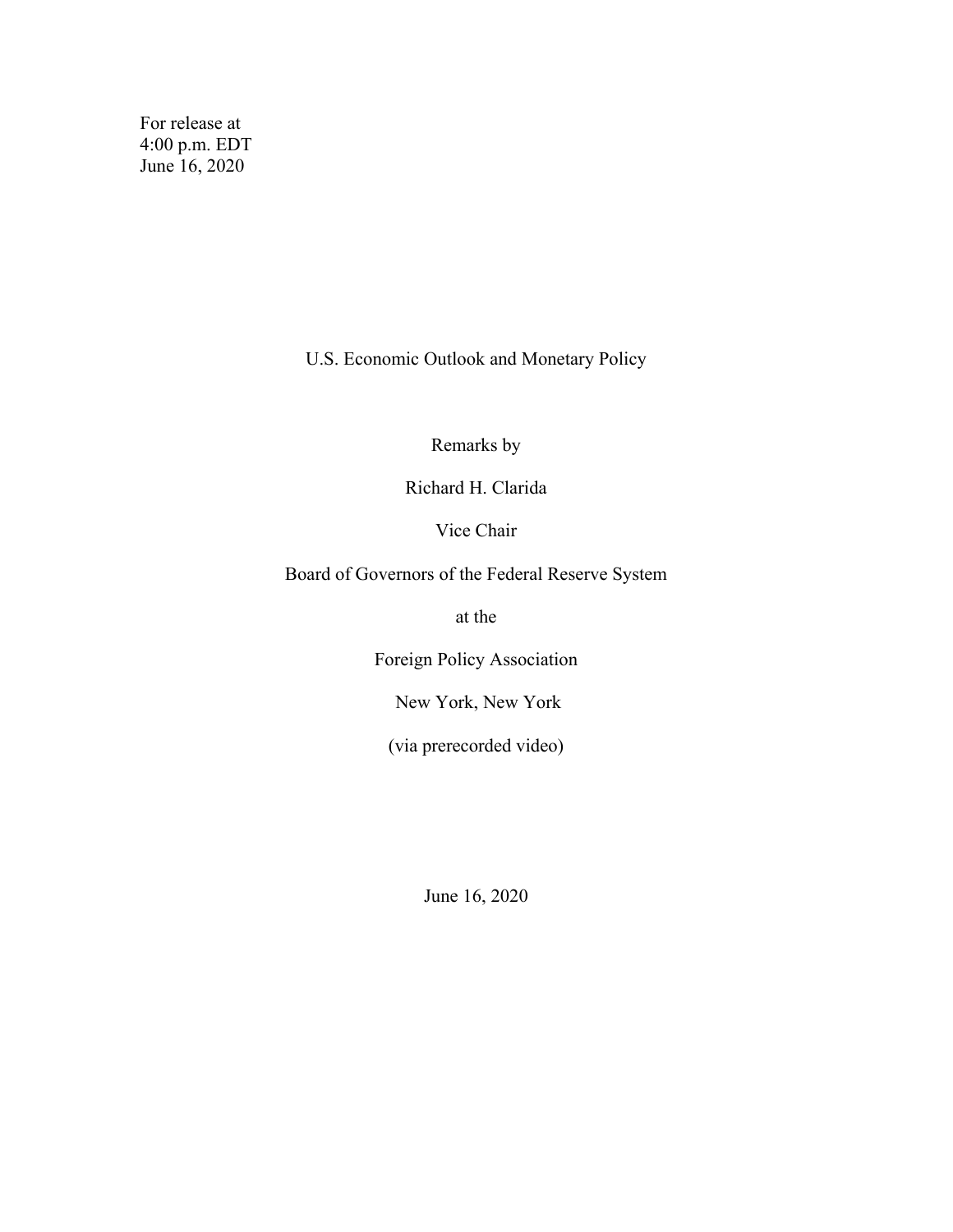It is my pleasure to meet virtually this evening with the members and invited guests of the Foreign Policy Association  $(FPA)$ .<sup>1</sup> I am truly honored to receive the Foreign Policy Association Medal. Past honorees have included Sheila Bair, Anne-Marie Slaughter, Paul Volcker, Jean-Claude Trichet, and my Federal Open Market Committee (FOMC) colleague John Williams—and so with this award, I am indeed in select company. Although I have been very much looking forward to receiving this award in person, that, of course, is not possible tonight, but I greatly look forward to attending a future dinner to convey in person my genuine appreciation to the members of the FPA for this special honor. Since mid-March, I, along with my FOMC colleagues, have been working from home. Indeed, just last week, we held our scheduled June meeting via secure teleconference. And while I certainly miss the opportunities for face-to-face interactions along the corridors of the Board's Eccles Building, I am grateful to have the ability to work from home and want to convey my deep gratitude to all of those on the frontlines of the crisis, who are working outside the comfort of their homes in grocery stores, hospitals, and other businesses that provide essential services.

## **Current Economic Situation and Outlook**

While the coronavirus (COVID-19) pandemic has taken a tragic human toll measured in terms of lives lost and suffering inflicted, the pandemic has also inflicted a heavy toll on the levels of activity and employment in the U.S. economy, as a direct result of the necessary public health policies put in place to mitigate and control the spread of the virus. Real gross domestic product (GDP) declined at a 5 percent annual

<sup>&</sup>lt;sup>1</sup> These remarks represent my own views, which do not necessarily represent those of the Federal Reserve Board or the Federal Open Market Committee. I am grateful to Brian Doyle and Chiara Scotti of the Federal Reserve Board staff for their assistance in preparing this text.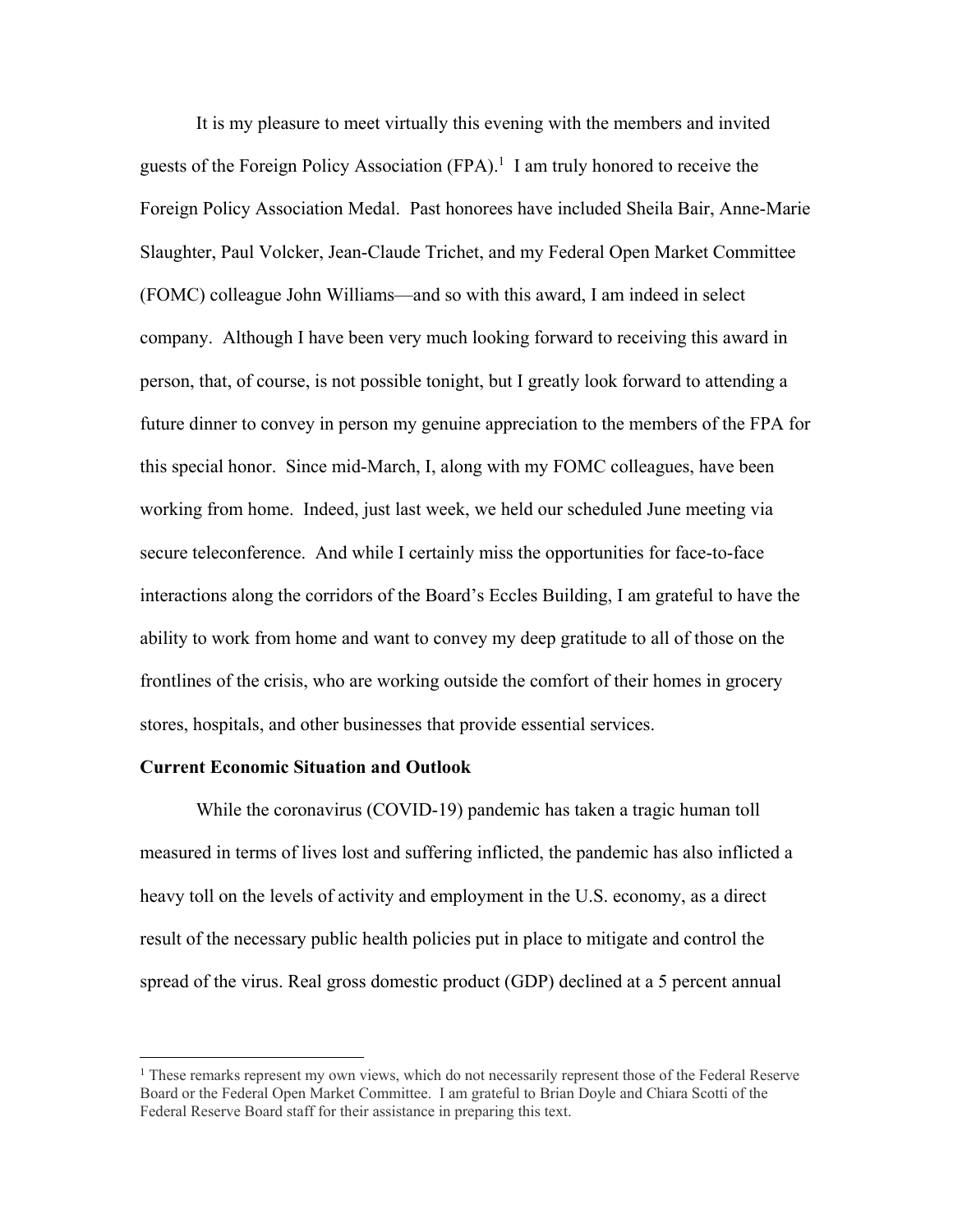rate in the first quarter of the year and will almost surely continue to contract at an unprecedented pace in the second quarter. The unemployment rate, which reached a 50 year low of 3.5 percent as recently as February of this year, surged to 14.7 percent in April, an 80-year high. In May, there was a notable rebound in employment and decline in unemployment, and these developments are certainly welcome. Moreover, in recent weeks, some other indicators suggest a stabilization or even a modest rebound in some segments of the economy. But activity in many parts of the economy has yet to pick up, and GDP is falling deeply below its recent peak. And, of course, despite the improvements seen in the May jobs report, the unemployment rate, at 13.3 percent, remains historically high.

After the extreme turbulence witnessed in March, financial markets across many sectors have normalized and are again serving their essential role of intermediating flows of savings and investment among borrowers and lenders. Bank credit lines are providing liquidity to companies, and corporations with debt rated investment grade and high yield are able to issue, and in size, in the corporate bond market. I believe—and most outside observers agree—that this easing of financial conditions since March is, at least in part, the direct consequence of economic policy responses to the crisis, including the actions the Federal Reserve took at our March 15 meeting and the subsequent announcement and sequential launch of 11 new facilities to support the flow of credit to households and companies. While this easing of financial conditions is, of course, welcome to the extent that it supports the flow of credit to households and firms during this challenging period, it may not prove to be durable, depending on the course that the coronavirus contagion

- 2 -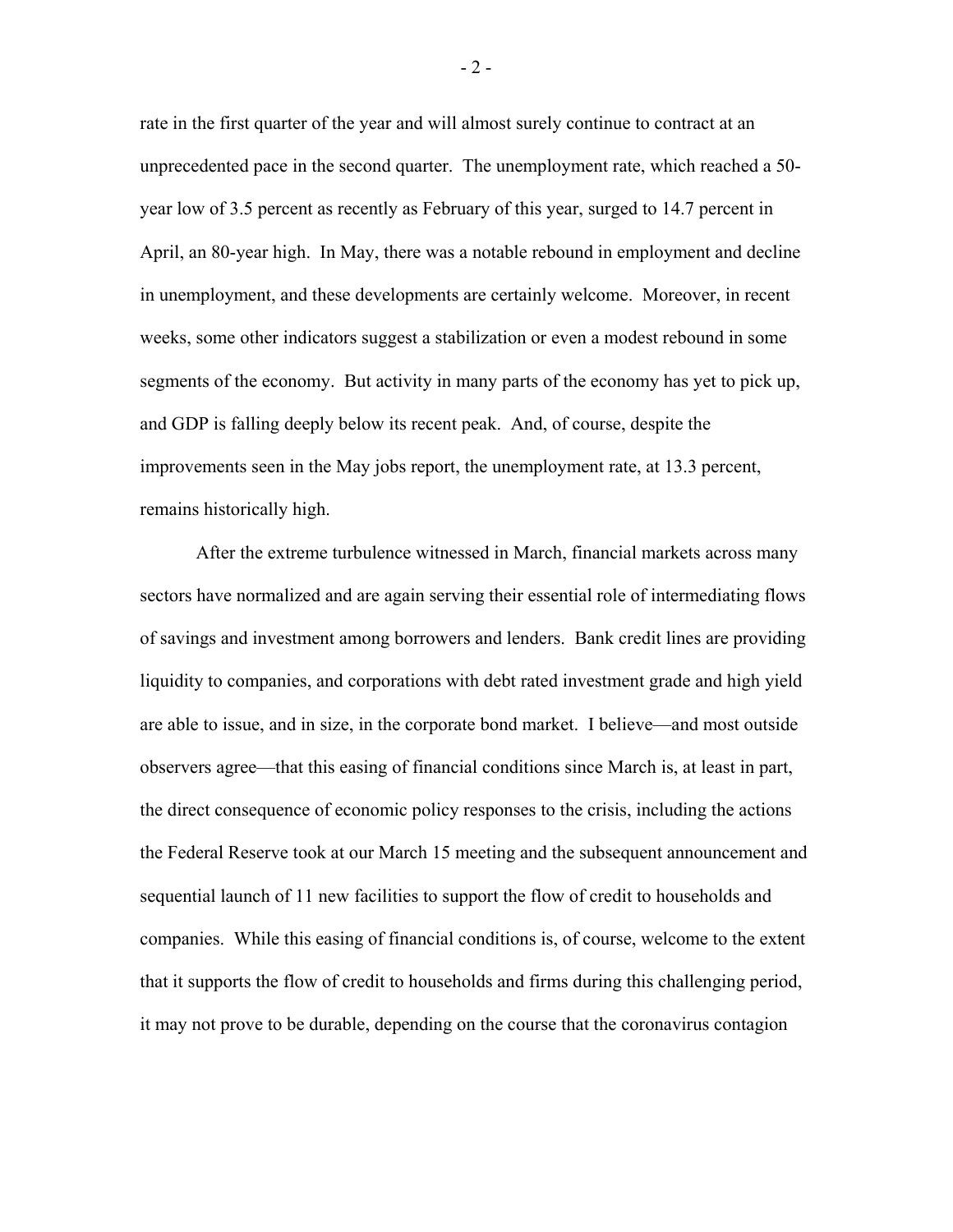takes and the duration of the recession that it causes. At minimum, the easing of financial conditions is buying some time until the economy begins to recover.

As I speak to you today, there is extraordinary uncertainty about both the depth and the duration of the economic downturn. Because the course of the economy will depend on the course of the virus and the public health policies put in place to mitigate and contain it, there is an unusually wide range of scenarios for the evolution of the economy that could plausibly play out over the next several years. In my baseline view, while I do believe it will likely take some time for economic activity and the labor market to fully recover from the pandemic shock, I do project right now that the economy will resume growth starting in the third quarter. In terms of inflation, my projection is for the COVID-19 contagion shock to be disinflationary, not inflationary, and the data we are seeing so far are consistent with this projection. For example, core CPI (consumer price inflation) prices fell 0.4 percent in April, the largest monthly decrease since the beginning of the series in 1957. Although the decline in core CPI was smaller in May, on a yearover-year basis, core CPI is running at 1.2 percent, the slowest pace in nine years. While the COVID-19 shock is disrupting both aggregate demand and supply, the net effect, I believe, will be for aggregate demand to decline relative to aggregate supply, both in the near term and over the medium term. If so, downward pressure on PCE (personal consumption expenditures) inflation, which was already running somewhat below our 2 percent objective when the downturn began in March, will continue. Moreover, I judge that measures of longer-term inflation expectations were, when the downturn began, at the low end of a range that I consider consistent with our 2 percent inflation objective and, given the likely depth of this downturn, are at risk of falling below that range. The

- 3 -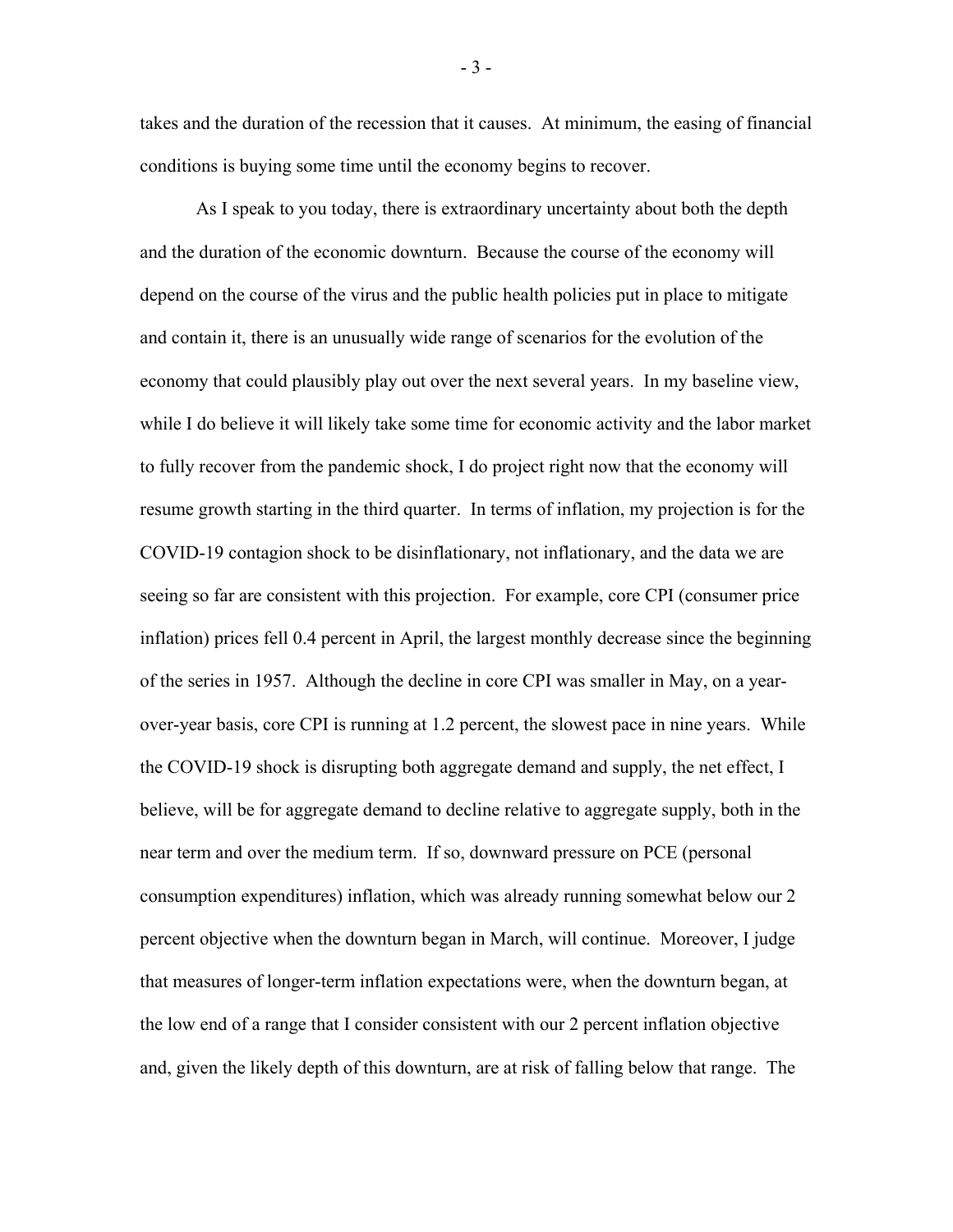Federal Reserve has a dual mandate from the Congress to pursue policies that aim to achieve and sustain maximum employment and price stability. To me, price stability requires that inflation expectations remain well anchored at our 2 percent objective, and I will place a high priority on advocating policies that will be directed at achieving not only maximum employment, but also well-anchored inflation expectations consistent with our 2 percent objective.

## **The Policy Response**

At the Federal Reserve, we take our dual-mandate obligations of maximum employment and price stability very seriously, and, since March 3, we have deployed our entire toolkit to provide critical support to the economy during this challenging time. In two unscheduled meetings, we voted on March 3 and March 15 to cut the target range for the federal funds rate by a total of 150 basis points to its current range of 0 to 25 basis points.<sup>2</sup> In our FOMC statements, we have indicated we expect to maintain the target range at this level until we are confident that the economy has weathered recent events and is on track to achieve our maximum-employment and price-stability goals.

On March 16, we launched a program to purchase Treasury securities and agency mortgage-backed securities in whatever amounts needed to support smooth market functioning, thereby fostering effective transmission of monetary policy to broader financial conditions. To date, these purchases have totaled more than \$2.3 trillion, and, as we indicated at our June meeting, they will continue in coming months at least at the

- 4 -

 $2$  See the FOMC statements issued after the March 3 and March 15 FOMC meetings, which are available (along with other postmeeting statements) on the Board's website at [https://www.federalreserve.gov/monetarypolicy/fomccalendars.htm.](https://www.federalreserve.gov/monetarypolicy/fomccalendars.htm)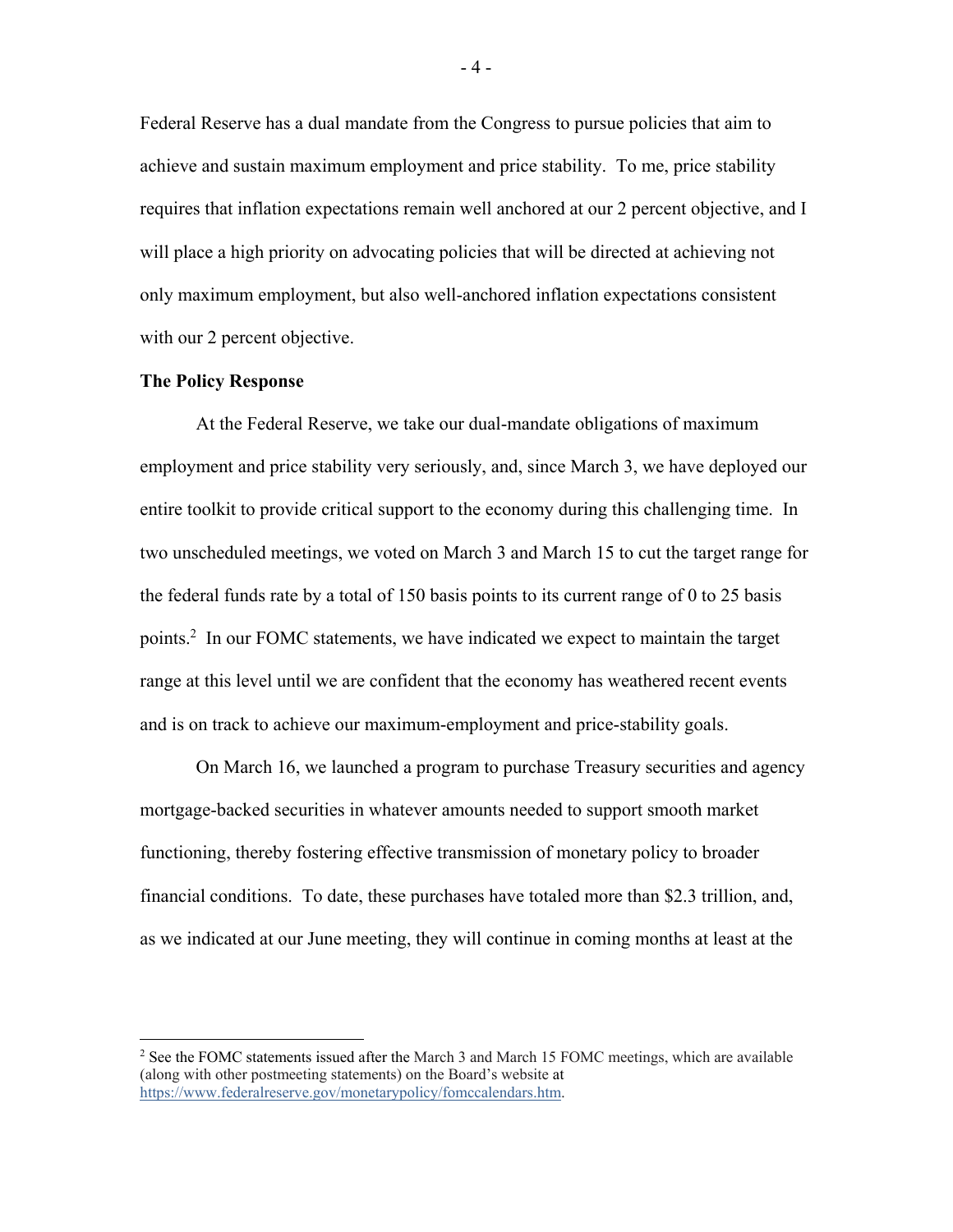current pace, which should sustain smooth market functioning, thereby fostering effective transmission of monetary policy to broader financial conditions.

Since March 17, the Board has announced the establishment of no fewer than 11 new facilities to support the flow of credit to households and businesses. These programs are authorized under emergency lending powers granted to the Fed under section 13(3) of the Federal Reserve Act and are available only in "unusual and exigent" circumstances and with the consent of the Secretary of Treasury. $3$  These facilities are supported with money invested by the Department of the Treasury, drawing on appropriations of more than \$450 billion authorized by the Congress in the CARES Act (Coronavirus Aid, Relief, and Economic Security Act) for the specific purpose of investing in Fed programs to sustain the flow of credit to households, firms, and communities during the coronavirus pandemic. With these facilities, we are providing a bridge by stepping in and supporting lending throughout the economy until the recovery takes hold. These programs are designed to offer backstop sources of funding to the private sector, and just the announcement that these backstop facilities would soon be launched appears to have bolstered confidence in capital markets, allowing many companies to finance themselves privately even before the facilities were up and running. But importantly, these are, after all, emergency facilities, and someday—hopefully soon—the emergency will pass. When that day comes and we are confident the economy is solidly on the road to recovery, we will wind down these lending facilities at such time as we determine the circumstances we confront are no longer unusual or exigent.

<sup>&</sup>lt;sup>3</sup> See Federal Reserve Act, 12 U.S.C. § 343 (1932), quoted text in paragraph 3.A, [https://www.federalreserve.gov/aboutthefed/section13.htm.](https://www.federalreserve.gov/aboutthefed/section13.htm)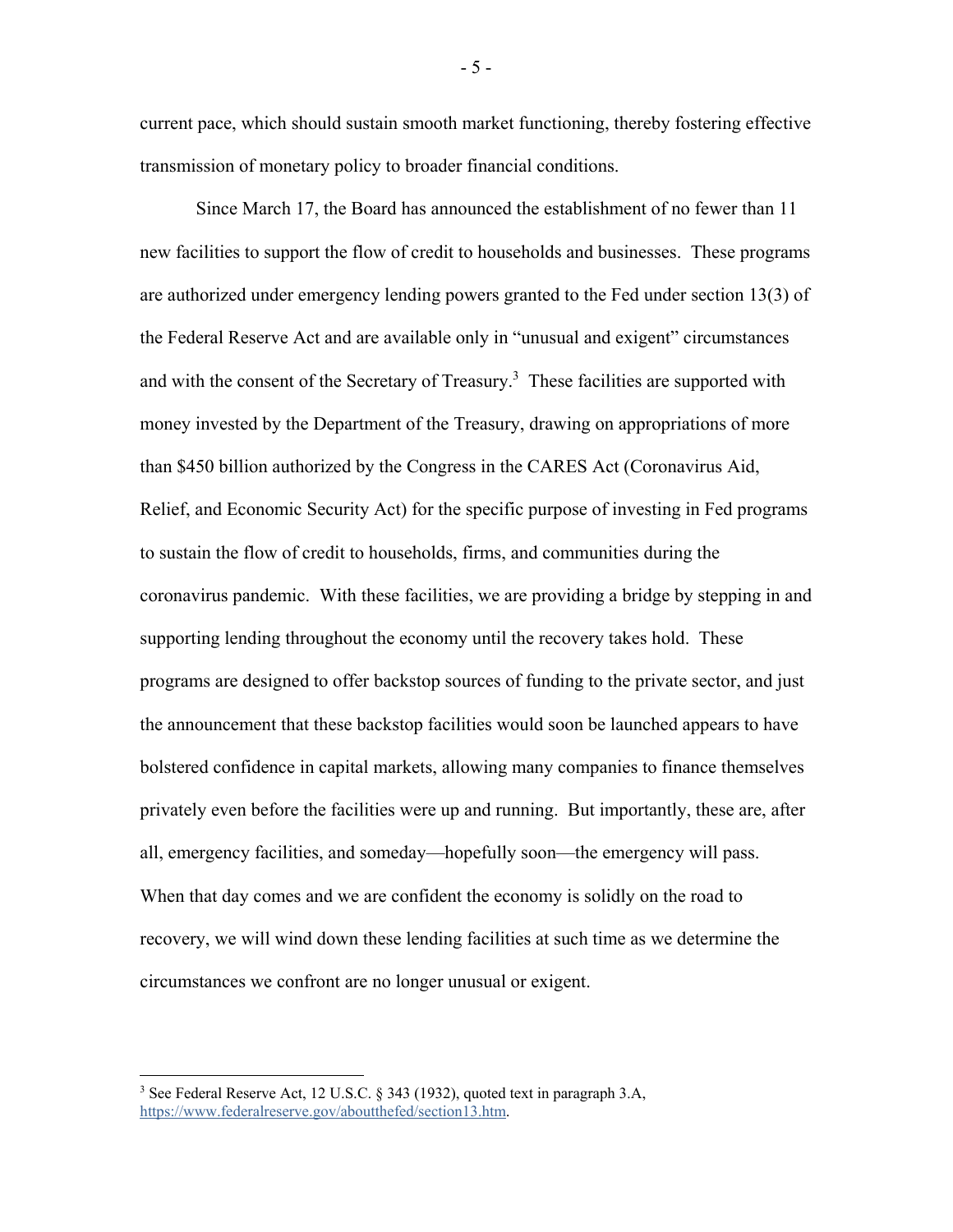The Federal Reserve has played a leading role in the global economic policy response to the coronavirus pandemic. Foreign financial institutions borrow and lend in U.S. dollars, and these dollar funding markets seized up when COVID-19 emerged. In globally integrated financial markets such as ours, these strains in dollar funding markets outside the United States affect the flow of credit to U.S. households and businesses. As such, during the week of March 15, the Federal Reserve coordinated with five foreign central banks to enhance its standing dollar liquidity swap lines.<sup>4</sup> In addition, temporary swap lines were reestablished with the nine central banks that had temporary agreements during the Global Financial Crisis.<sup>5</sup> Moreover, to support dollar liquidity to a broad range of countries, the Federal Reserve announced a new program on March 31, the temporary FIMA (Foreign and International Monetary Authorities) Repo Facility. Under this facility, FIMA account holders at the Federal Reserve Bank of New York (which include central banks and other monetary authorities) can enter into overnight repos (repurchase agreements) with the Federal Reserve, temporarily exchanging U.S. Treasury securities in their accounts for U.S. dollars, which can then be provided to institutions in their respective jurisdictions. All of these facilities have had a very constructive effect in

<sup>4</sup> The swap fee was reduced from 50 basis points to 25 basis points over the U.S. dollar overnight index swap rate. To better target stresses in funding markets for longer-term dollar borrowing, swap operations with a maturity of 84 days were added to the usual 7-day operations by the four central banks that traditionally hold regular auctions—the Bank of England, the Bank of Japan, the European Central Bank, and the Swiss National Bank. Finally, these four central banks announced that they would begin daily auctions. See Board of Governors of the Federal Reserve System (2020), "Coordinated Central Bank Action to Enhance the Provision of U.S. Dollar Liquidity," press release, March 15, [https://www.federalreserve.gov/newsevents/pressreleases/monetary20200315c.htm;](https://www.federalreserve.gov/newsevents/pressreleases/monetary20200315c.htm) and Board of Governors of the Federal Reserve System (2020), "Coordinated Central Bank Action to Further Enhance the Provision of U.S. Dollar Liquidity," press release, March 20,

[https://www.federalreserve.gov/newsevents/pressreleases/monetary20200320a.htm.](https://www.federalreserve.gov/newsevents/pressreleases/monetary20200320a.htm)<br><sup>5</sup> See Board of Governors of the Federal Reserve System (2020), "Federal Reserve Announces the

Establishment of Temporary U.S. Dollar Liquidity Arrangements with Other Central Banks," press release, March 19[, https://www.federalreserve.gov/newsevents/pressreleases/monetary20200319b.htm.](https://www.federalreserve.gov/newsevents/pressreleases/monetary20200319b.htm)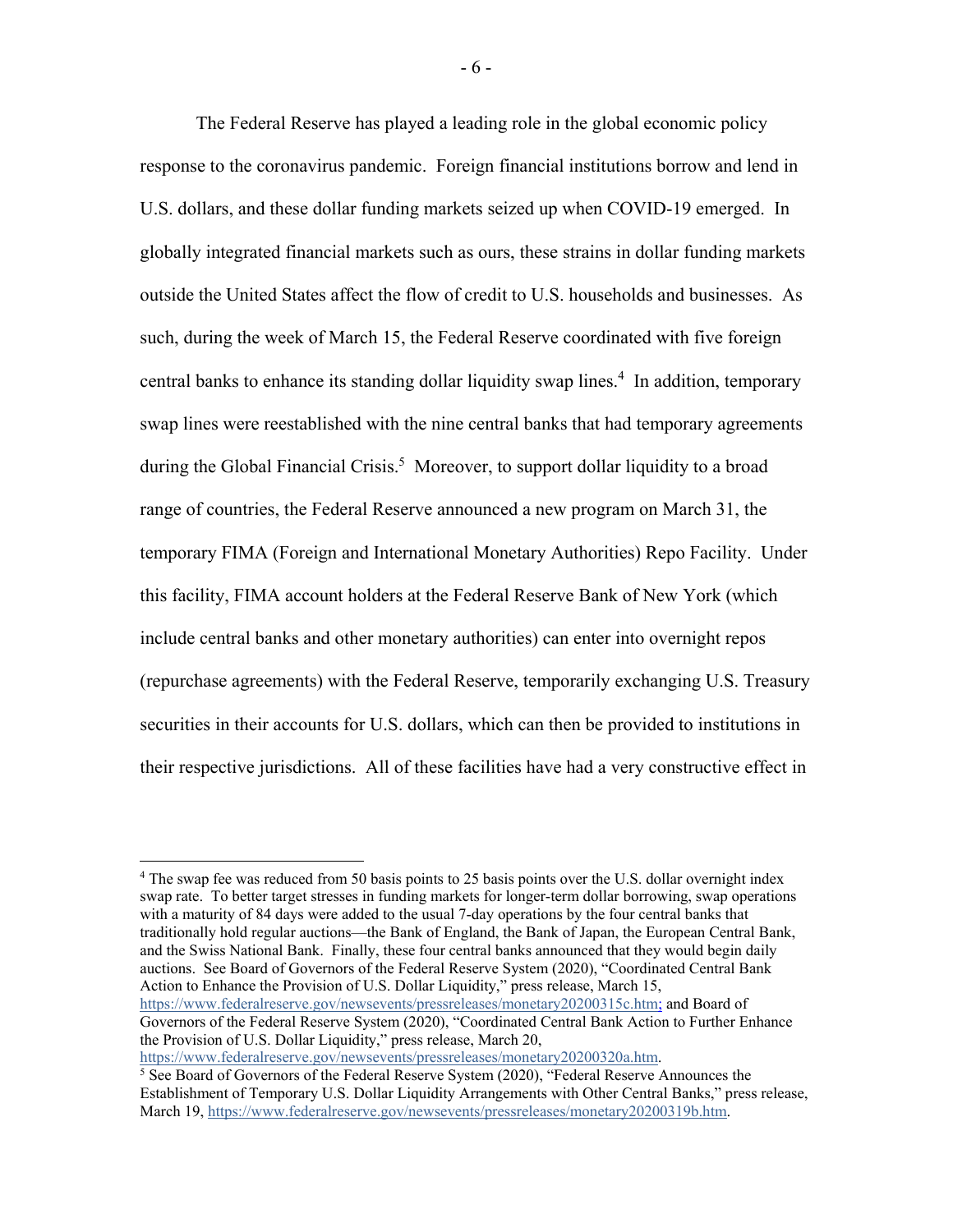calming down dollar funding markets and supporting a return to more normal conditions in global financial markets more generally.

Of course, as members of the FPA, you are well aware that developments in the U.S. economy do not happen in isolation from the rest of the world. We live in a globally integrated economy. With COVID-19, all countries have been hit by a global common shock, not only directly by the virus and the measures necessary to combat it, but also by the economic spillovers from those actions around the world. As in the United States, many foreign authorities have taken swift and forceful actions in response. My colleagues and I have worked closely with others—bilaterally and in international forums like the Group of Seven, Group of Twenty, Bank for International Settlements, and Organisation for Economic Co-operation and Development—to monitor and address the effects of the pandemic. The forcefulness and synchronized timing of actions by fiscal authorities, central banks, and regulators have helped support the incomes of households and firms and reduce market stresses that could have amplified the shock.

Not only is the Federal Reserve using its full range of tools to support the economy through this challenging time, but our policies will also help ensure that the rebound in activity when it commences will be as robust as possible. That said, it is important to note that the Fed's statutory authority grants us lending powers, not spending powers. The Fed is not authorized to grant money to particular beneficiaries, to meet the payroll expenses of small businesses, or to underwrite the unemployment benefits of displaced workers. Programs to support such worthy goals reside squarely in the domain of fiscal policy. The Fed can only make loans to solvent entities with the expectation the loans will be paid back. Direct fiscal support for the economy is thus also

- 7 -